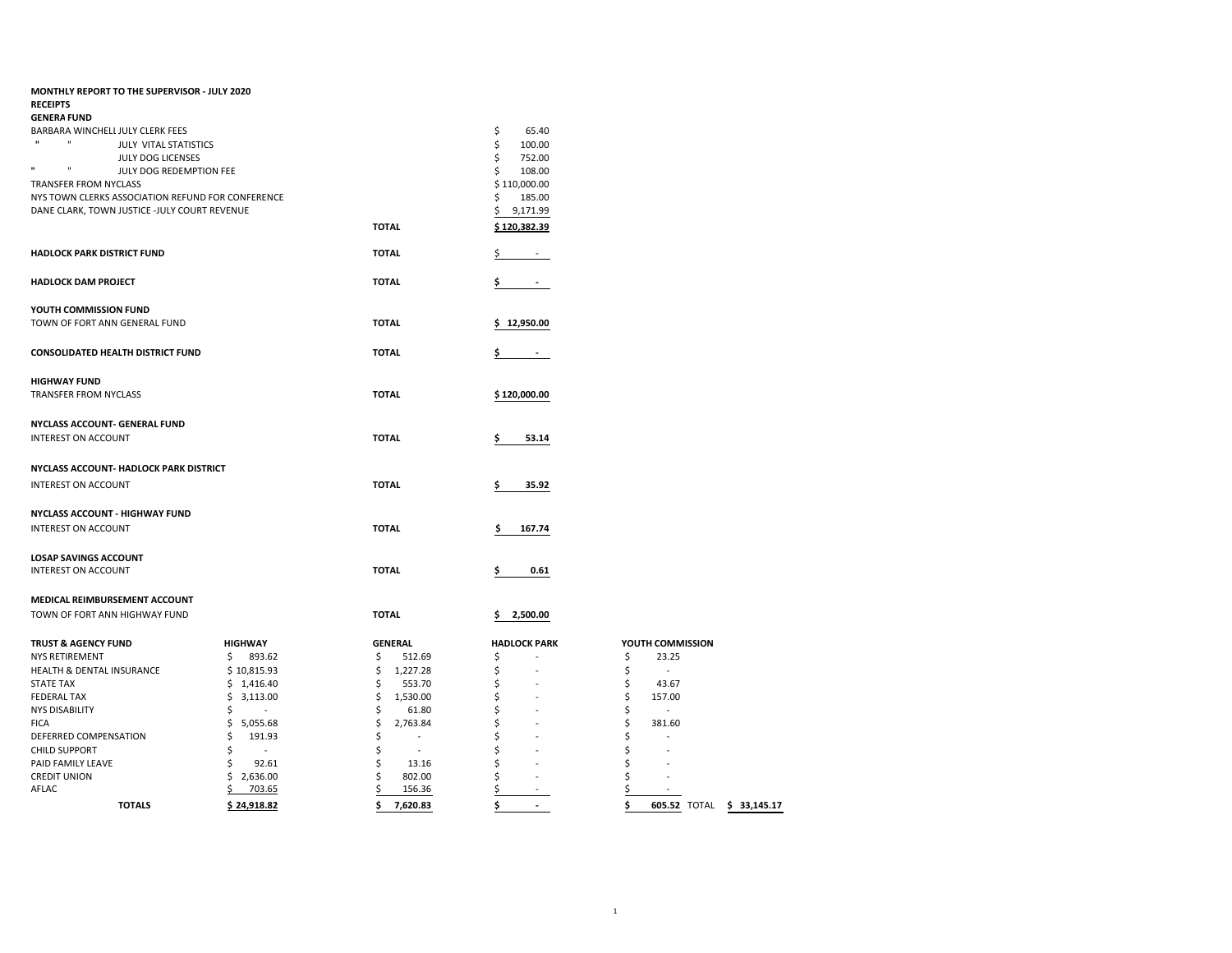### **DISBURSEMENTS**

| <b>GENERAL FUND</b>                                           |              |                       | <b>HIGHWAY FUND-OV</b>         |                  |
|---------------------------------------------------------------|--------------|-----------------------|--------------------------------|------------------|
| STATE COMPTROLLER - STATE SHARE OF JUSTICE COURT REVENUE -    |              | 4,607.00<br>\$        | ABSTRACT                       | \$<br>8,305.22   |
| PAYROLL                                                       |              | \$18,341.08           | <b>HEALTH INSURANCE</b>        | \$12,789.53      |
| TOWN SHARE FICA                                               |              | \$<br>1,381.92        | PAYROLL                        | \$34,273.40      |
| TOWN BOARD EXPENSE                                            |              |                       | <b>TOWN SHARE FICA</b>         | 2,527.84<br>Ş    |
| SUPERVISORS EXPENSE                                           |              | \$<br>383.69          |                                | 57,895.99<br>\$  |
| CENTRAL COMMUNICATIONS                                        |              | \$<br>1,064.49        |                                |                  |
| <b>ATTORNEY EXPENSE</b>                                       |              | \$<br>5,688.50        | <b>HIGHWAY FUND-TW</b>         |                  |
|                                                               |              | \$                    | ABSTRACT                       |                  |
| PLANNING BOARD EXPENSE                                        |              | 682.00                |                                | 20,392.42<br>\$. |
| <b>JUSTICE COURT EXPENSE</b>                                  |              | \$<br>235.81          | <b>TOTAL</b>                   | 78,288.41<br>\$  |
| <b>TOWN CLERK EXPENSE</b>                                     |              | \$<br>158.50          |                                |                  |
| HIGHWAY SUPERINTENDENT EXPENSE REISSUED CHECK TO THE POSTSTAR |              | \$<br>512.41          |                                |                  |
| <b>FUEL MANAGEMENT</b>                                        |              | \$<br>388.77          |                                |                  |
| <b>CENTRAL MAILINGS</b>                                       |              | \$<br>292.75          | <b>TRUST &amp; AGENCY FUND</b> |                  |
| TRAFFIC CONTROL EXPENSE                                       |              | \$<br>981.10          | <b>FICA</b>                    | \$<br>8,201.12   |
| SAFETY INSPECTION EXPENSE                                     |              | \$<br>31.73           | <b>STATE TAX</b>               | \$<br>2,013.77   |
| DOG CONTROL EXPENSE                                           |              | \$<br>22.23           | <b>FEDERAL TAX</b>             | \$<br>4,723.00   |
| <b>BEACH EXPENSE</b>                                          |              | \$<br>150.00          | HEALTH INSURANCE               | \$12,043.57      |
| AMBULANCE SERVICES                                            |              | \$<br>34,650.50       | DEFERRED COMP                  | 191.93<br>\$     |
| <b>STREET LIGHTS</b>                                          |              | \$<br>158.61          | <b>CREDIT UNION</b>            | \$<br>3,438.00   |
| <b>CANAL PERMIT</b>                                           |              | \$<br>1,742.00        | RETIREMENT                     | \$<br>1,429.56   |
| JOINT YOUTH RECREATION PROGRAM                                |              | \$<br>12,950.00       | <b>NYS DISABILITY</b>          | \$<br>61.80      |
| <b>ASSESSOR EXPENSE</b>                                       |              | \$<br>9,034.00        | <b>CHILD SUPPORT</b>           | Ś                |
| DISABILITY INSURANCE                                          |              | \$<br>61.80           | AFLAC                          | \$<br>1,094.55   |
| <b>HEALTH INSURANCE</b>                                       |              | \$<br>1,132.36        | PAID FAMILY LEAVE              | \$<br>293.75     |
| <b>BUILDINGS EXPENSE</b>                                      |              | \$<br>1,207.78        | <b>TOTAL</b>                   | \$.<br>33,491.05 |
|                                                               | <b>TOTAL</b> | 95,859.03             |                                |                  |
|                                                               |              |                       |                                |                  |
| <b>HADLOCK PARK DISTRICT</b>                                  |              |                       |                                |                  |
| ABSTRACT                                                      | <b>TOTAL</b> | 3,540.00<br>\$        |                                |                  |
|                                                               |              |                       |                                |                  |
| <b>HADLOCK DAM PROJECT</b>                                    | <b>TOTAL</b> | \$.<br>$\blacksquare$ |                                |                  |
|                                                               |              |                       |                                |                  |
| YOUTH COMMISSION FUND                                         |              |                       |                                |                  |
| PAYROLL                                                       |              | \$<br>2,494.05        |                                |                  |
| <b>TOWN SHARE FICA</b>                                        |              | \$<br>190.80          |                                |                  |
| ABSTRACT                                                      |              | Ś<br>111.96           |                                |                  |
|                                                               | <b>TOTAL</b> | \$<br>2,796.81        |                                |                  |
|                                                               |              |                       |                                |                  |
| <b>CONSOLIDATED HEALTH</b>                                    | <b>TOTAL</b> | \$<br>٠.              |                                |                  |
|                                                               |              |                       |                                |                  |
| NYCLASS ACCOUNT - GENERAL FUND                                |              |                       |                                |                  |
|                                                               |              |                       |                                |                  |
| TRANSFER TO GENERAL FUND                                      | <b>TOTAL</b> | \$110,000.00          |                                |                  |
|                                                               |              |                       |                                |                  |
| NYCLASS ACCOUNT-HADLOCK PARK DISTRICT                         | <b>TOTAL</b> | \$<br>$\sim$          |                                |                  |
|                                                               |              |                       |                                |                  |
| NYCLASS ACCOUNT - HIGHWAY FUND                                |              |                       |                                |                  |
| TRANSFER TO HIGHWAY CHECKING ACCOUNT                          | <b>TOTAL</b> | \$120,000.00          |                                |                  |
| <b>LOSAP SAVINGS ACCOUNT</b>                                  | <b>TOTAL</b> | $\sim$ $-$            |                                |                  |
|                                                               |              | \$                    |                                |                  |
|                                                               |              |                       |                                |                  |
| MEDICAL REIMBURSEMENT ACCOUNT                                 |              |                       |                                |                  |
| AC TRANSFER TO CDPHP SETTLEMENTS                              | <b>TOTAL</b> | \$.<br>2,923.48       |                                |                  |